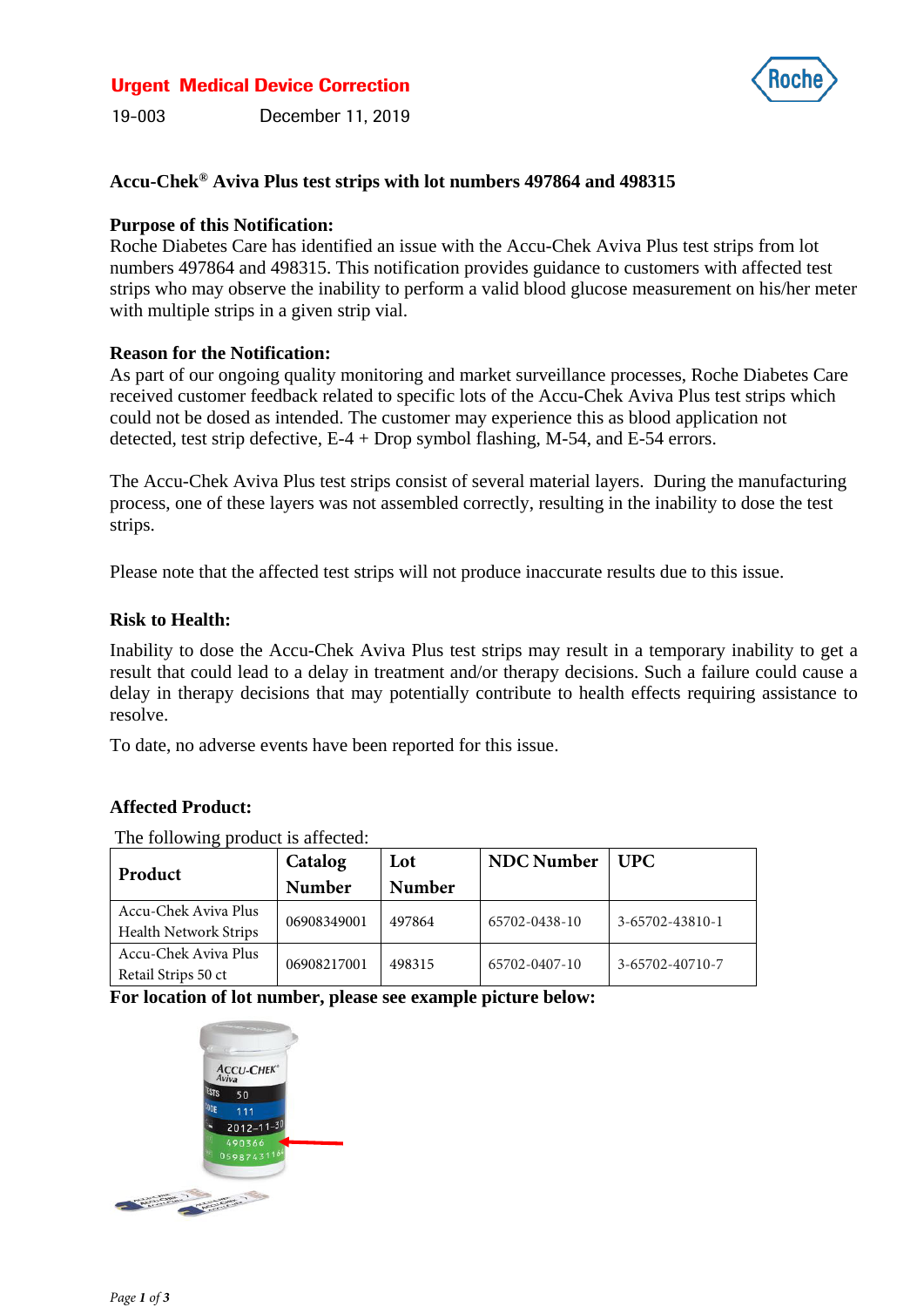**This notice only applies to Accu-Chek Aviva Plus test strips with the lot numbers noted above. Actions to be taken by the user:**

- **Immediately discontinue using test strip lots 497864 and 498315. Affected test strips must be discarded.**
- To get replacement test strips, or for questions regarding this notification, use **one** of the following options:
	- o **For fastest replacement of your product, please submit your request at**  [https://notices.accu-chek.com](https://notices.accu-chek.com/)
	- o Email Accu-Chek Customer Care at [accu-chek.care@roche.com](mailto:accu-chek.care@roche.com) and include the following information: your name, full mailing address, phone number, test strip lot number and number of affected test strip vials.
	- o Contact our Accu-Chek Customer Care line at 1-800-358-4866 Monday through Friday between the hours of 8:00 am and 8:00 pm Eastern Standard Time.
- If a Business Reply Form was included with this notification, please complete and return it by U.S. mail using the provided postage paid envelope.
- Please keep this notification for future reference.

# **Actions to be taken by Distributors who receive product directly from Roche:**

- **Discontinue distribution and destroy any remaining stock of the affected lots (497864 and 498315) immediately.**
- If you have distributed affected product to other suppliers, provide a copy of this UMDC to those suppliers who have purchased affected test strip lots from you. Have those customers report the quantity of product destroyed to you.
- If you have distributed affected product to consumer customers, make the notification available to those customers. It is not necessary to obtain quantity destroyed from your consumer customers.
- Complete the enclosed faxback form indicating the total number of test strip vials destroyed by you and your supplier customers and email or fax it per the directions on the form.
- If you have questions about impacted product you have received or information in this notification, please contact your Roche Account Manager.
- Please keep this notification for future reference.